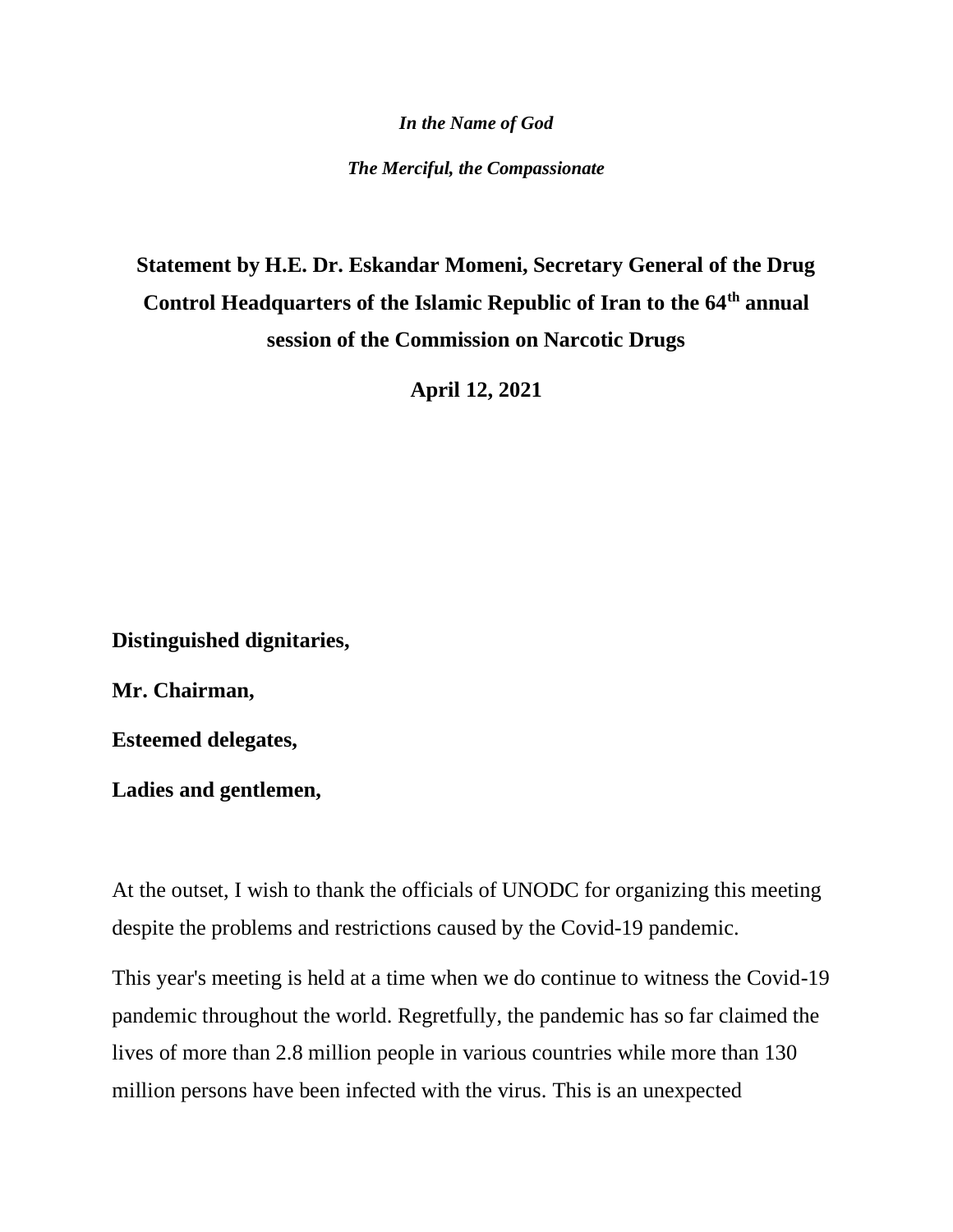phenomenon that has left behind negative effects and even irreparable ones on various aspects of human life.

In this regard, the issue of drug control is not an exception. Basically, all ongoing plans and activities in the field of drug control have been affected by circumstances caused by Covid-19 which is considered as a new experience.

It should be underlined that the restrictions enforced in accordance with health protocols definitely require different methods in order to proceed with various activities including activities in the field of drug control.

## **Mr. Chairman,**

Allow me to briefly touch upon major activities by the Islamic Republic of Iran in the field of treatment and harms reduction during the Covid-19 pandemic:

- Offering regular training, formulating and submitting for implementation the relevant set of instructions as well as oversight for their sound implementation concerning care and control of infections caused by Covid-19 at residential and semi-residential centers as well as TC centers;
- Increasing the capacities for keeping homeless addicts as well as making operational centers for taking medical tests from homeless addicts who suffer from Covid-19;
- Collaborating with UNODC in Tehran for making operational two harms reduction centers for taking care of women and girls who are addicted to narcotic drugs;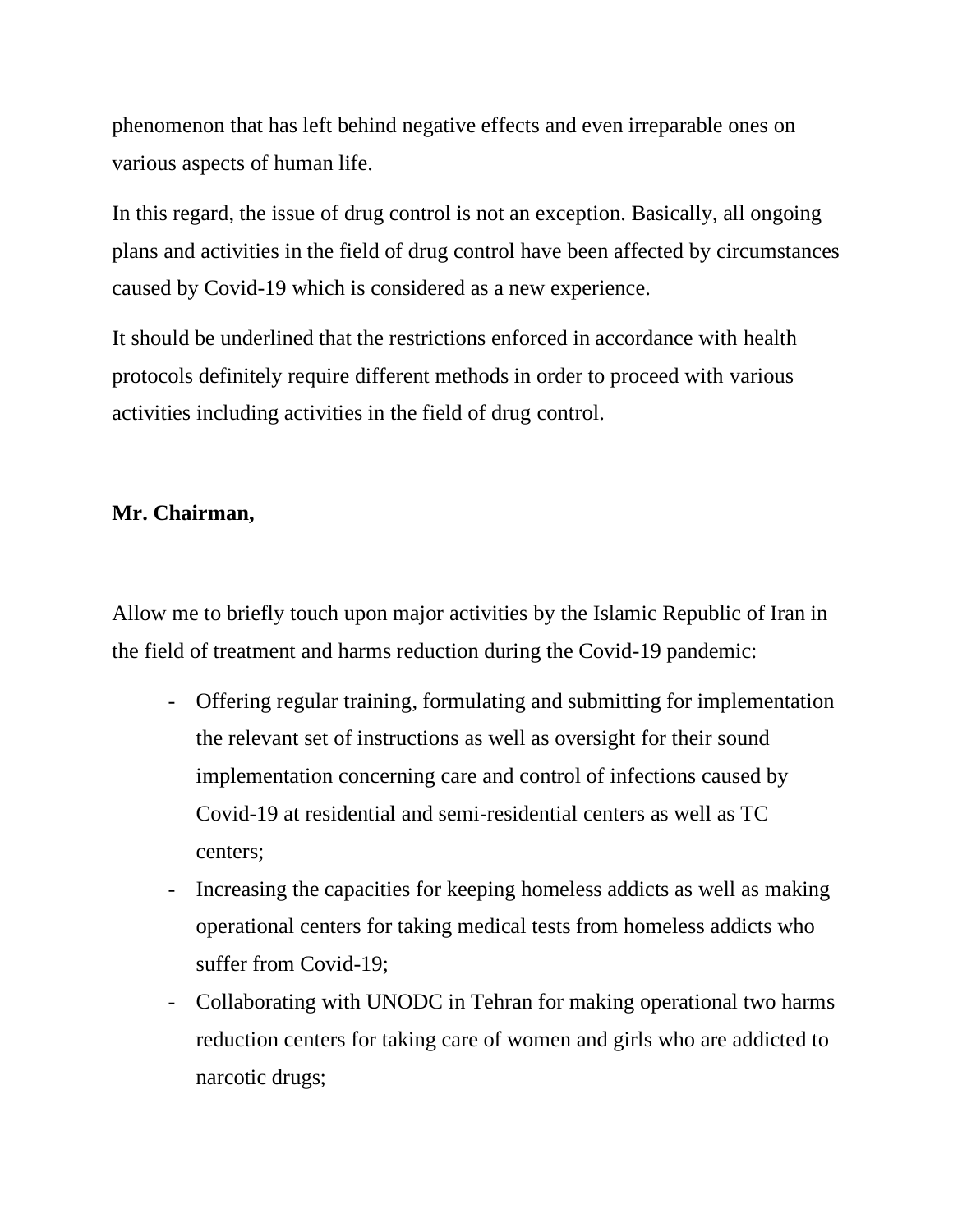- It should be noted that during the past year and in the course of the Covid-19 pandemic, the Islamic Republic of Iran in collaboration with Tehran-based UNODC took part in more than 20 regional and international events in a virtual manner.

# **Distinguished participants,**

What the world is experiencing these days namely the Covid-19 pandemic is to a large extent similar to the problem of narcotic drugs. The dimensions of the Covid-19 pandemic go beyond national borders. There is the need for international cooperation and participation in order to resolve the problem and no country will remain immune as long as the virus is not fully uprooted throughout the world.

The most important approach in dealing with international problems is the need for the formation of a firm resolve by the global community in order to act on the basis of the international principle of shared responsibility so as to overcome common international challenges.

In line with this, all world countries are currently taking action in a collective way to tackle the Covid-19 pandemic and are helping each other. I hope to witness a global resolve as well as collective participation by members of the international community for overcoming the global scourge of narcotic drugs.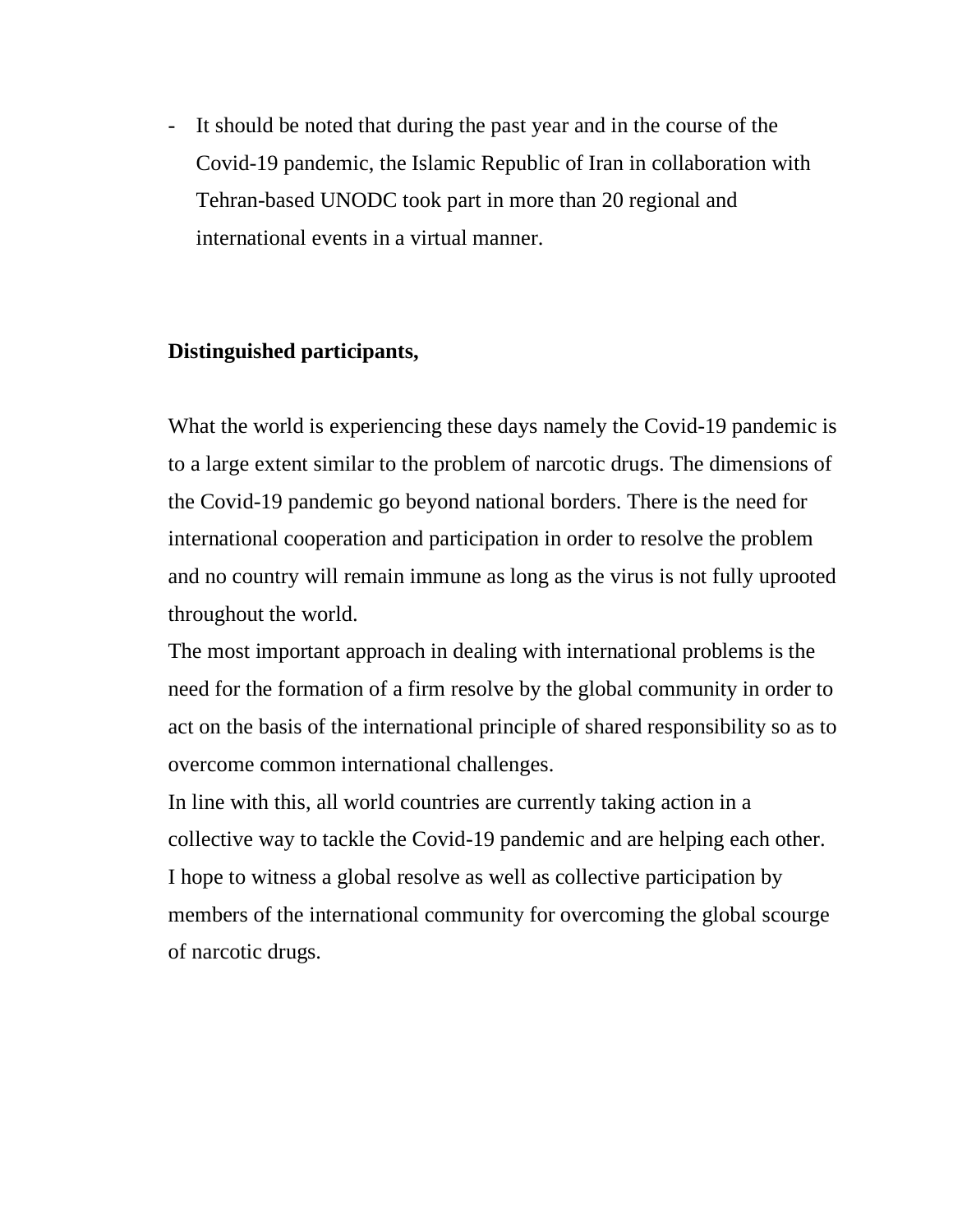#### **Distinguished colleagues,**

Regretfully, it must be said that no breakthrough has been made in Afghanistan for controlling drug cultivation and production based on incoming reports from that country so as to reduce the problems caused by traffic in narcotic drugs imposed upon neighboring states as well as countries along the route and destination. Poppy cultivation in western regions of Afghanistan as well as heroin production still goes on. In the meantime, cannabis cultivation is expanding in an unprecedented manner. It goes without saying that continued production means further activities by drug traffickers that cause tragic consequences for neighboring countries and other parts of the world.

At this point, I wish to avail myself of the opportunity and elaborate on major activities by the Islamic Republic of Iran for countering the global problem of narcotic drugs in 2020:

The law enforcement agencies that are members of the Drug Control Headquarters during the year 2020 have managed to seize approximately 1,150 tons of different types of narcotic drugs via continued strengthening of mechanisms for monitoring and control as well as enhancing intelligence exchange among relevant authorities. Such an amount of drug seizure sets a new and unprecedented record in the field of drug control which indicates 41 percent growth compared to 2019. The drug seizure includes 920 tons of opium, 31 tons of heroin, 27 tons of morphine and more than 20 tons of methamphetamine (ice). The said figures constitute 90 percent opium, 26 percent heroin and 48 percent morphine from the total amount of drug seizure throughout the world. The accomplishment was made due to the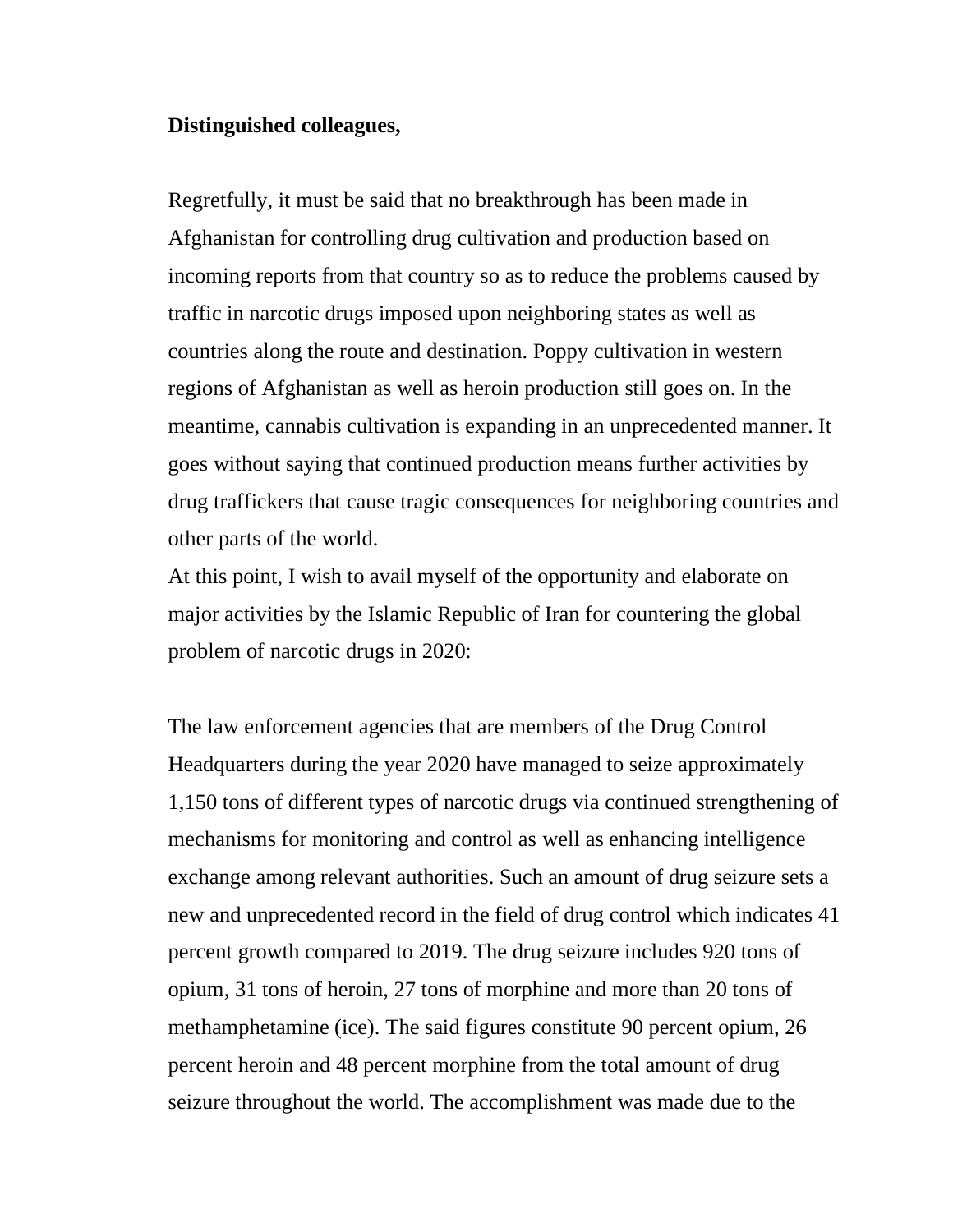martyrdom of 10 members of the country's law enforcement agencies losing their lives in the global front against drug transit despite the hard conditions and restrictions caused by the Covid-19 pandemic.

In order to proceed with an inclusive and balanced approach in the field of drug control, the Islamic Republic of Iran counters any diversion to illicit markets and networks and at the same time has implemented a wide range of projects in the fields of demand reduction, prevention, treatment, harms reduction, rehab and vocational training for drug addicts.

Priority has been given to the community-based approach in the field of drug control based on an order by the president of the Islamic Republic of Iran, Dr. Hassan Rouhani aimed at participation by people from all walks of life. In this connection, the motto of "Helpers of life-social participationpreventing addiction" has been chosen as this year's motto. The Drug Control Headquarters and relevant national organizations have to adjust and implement their plans on the basis of the said motto.

## **Distinguished participants,**

More than 22 years have passed since the commencement of the Islamic Republic of Iran's cooperation with the UN in the field of drug control and we are on the threshold of the fifth partnership program with UNODC. This is while the Islamic Republic of Iran has cooperated and continues to cooperate with other UN specialized agencies in the field of drug control. These activities emanate from the Islamic Republic of Iran's firm belief in the need for regional and international cooperation in the field of drug control so as to implement a balanced strategy in the said area. An active participation in regional and international meetings related to narcotic drugs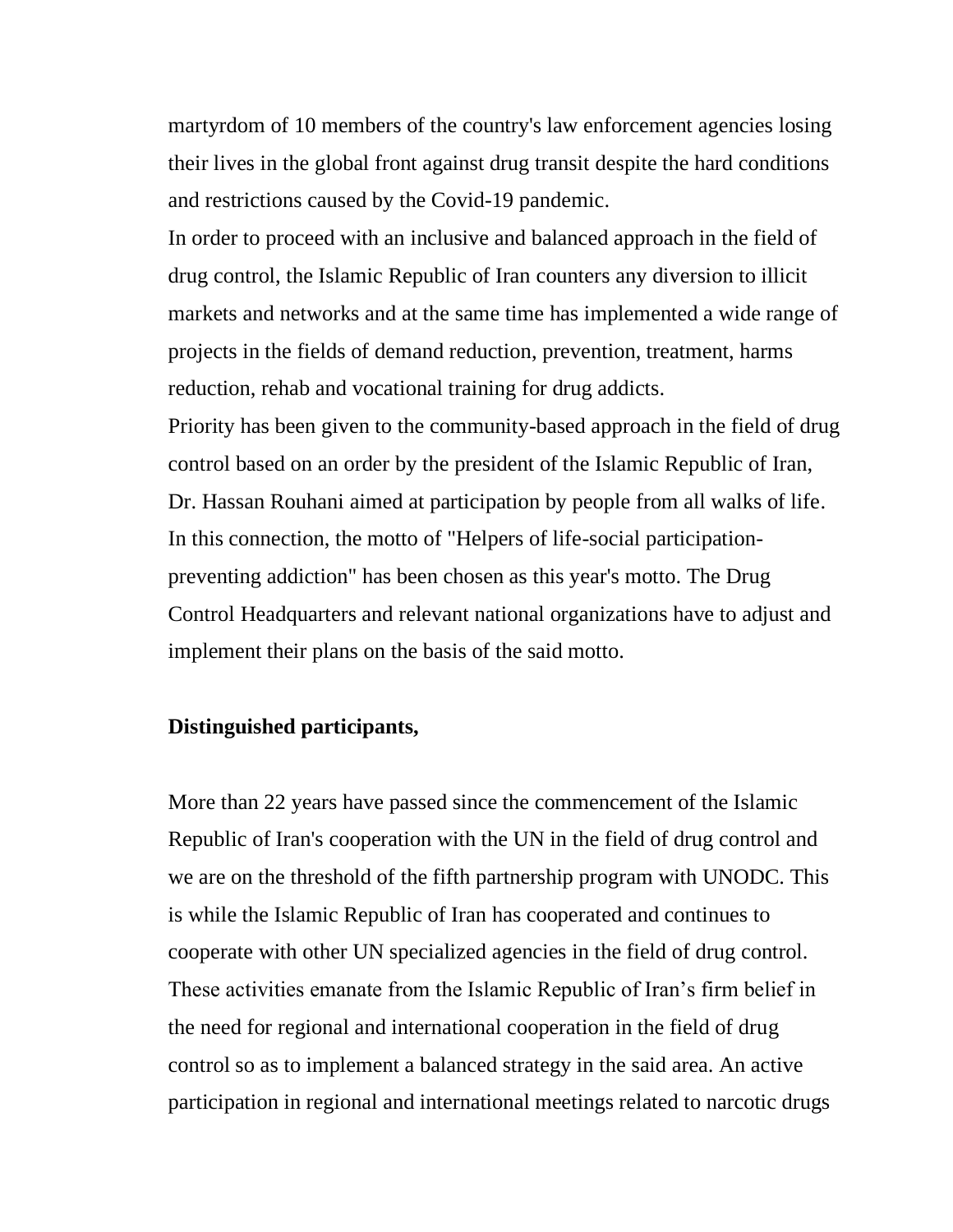will boost interaction and cooperation and will further prepare grounds for joint actions at bilateral, regional, trans-regional and international levels. In line with such a policy and within the framework of diplomatic relations, the Islamic Republic of Iran will spare no efforts in enhancing cooperation and sharing successful practices with other countries as well as relevant specialized agencies and institutions.

In the absence of self-sacrifices and dedicated efforts by the police force and law enforcement agencies of the Islamic Republic of Iran, Western and European countries had to go after every gram of narcotic drugs on the streets of their capitals. This is while the Islamic Republic of Iran enjoys the least amount of assistance and cooperation and has even grappled with the most tyrannical sanctions and unilateral coercive measures of the US for obtaining the equipment needed by its forces in this global campaign. In conclusion, I wish to re-emphasize the Islamic Republic of Iran's resolve and adherence for a continued fight against the global problem of narcotic drugs and pay homage to the blood of my fellow countrymen who dedicated their lives for the sake of combating drugs and call upon other countries and international organizations to refrain from any obstructionist measure with regard to the transfer of needed equipment and technical assistance in accordance with the principle of shared responsibility and commitments towards international conventions and in this way support Iran and other countries on the frontline of the anti-drug campaign. The resolution of international problems requires understanding and cooperation and no country is capable of eliminating these challenges all by itself. Such measures require common understanding and implementation of fundamental measures by all members of the international community.